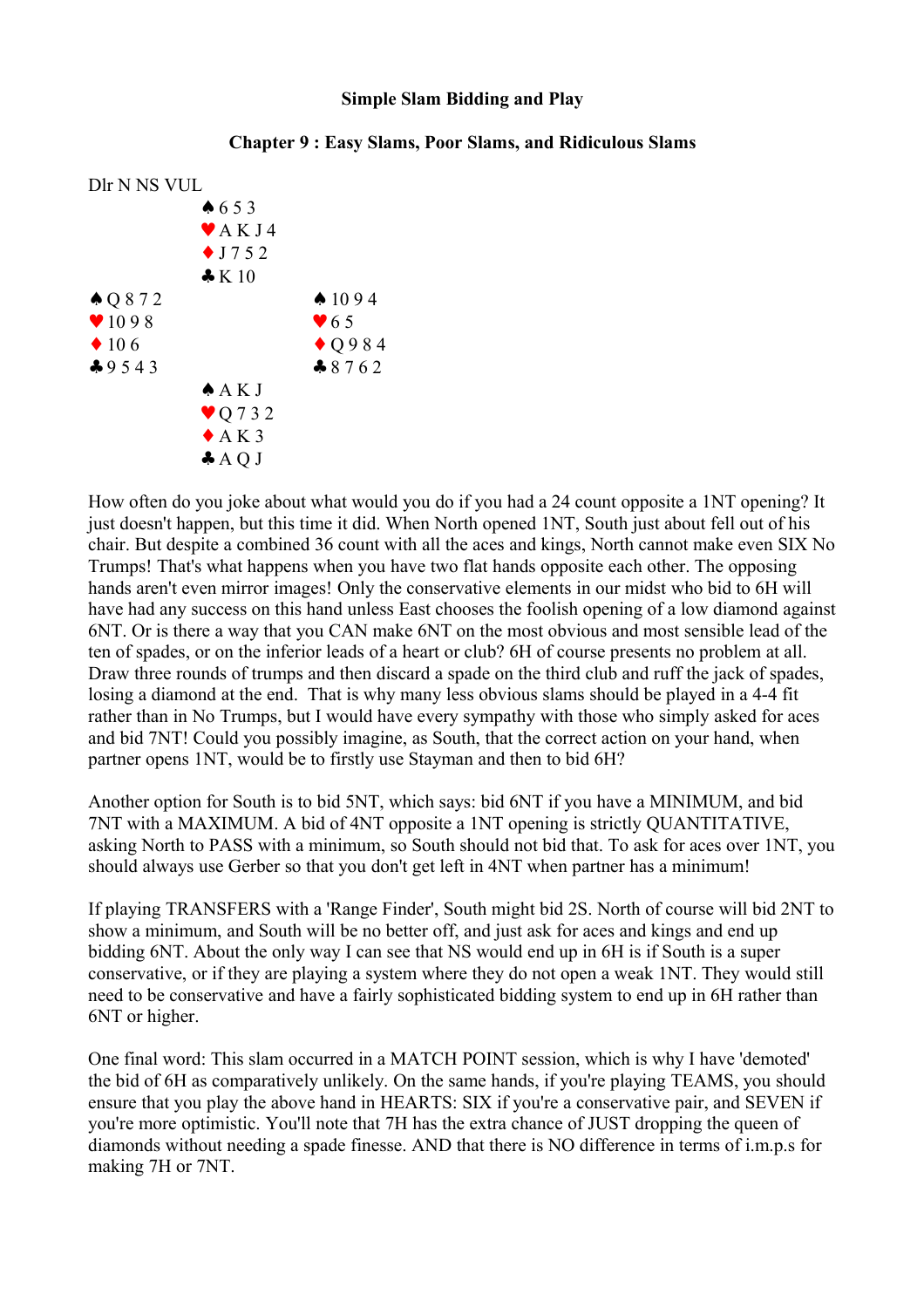

It matters not how the bidding goes on this hand, 6NT should be the MINIMUM contract reached by any EW pair that has any idea of bidding at all. The moment West opens 1S, East must surely know the partnership will be in slam. Once more, just asking for aces and then kings will give East enough information to bid 6NT and tell West that East is considering a grand slam. As it is, with 12 top tricks, the grand slam is on a spade finesse, which as it happens works. But you really shouldn't bid grand slams which depend on a finesse. Bid grand slams which, according to the information you have, are at LEAST on a finesse, with extra possibilities. For instance, if East finds out that West has SIX spades and an ace and two kings, East might reason that if West has the king of SPADES plus either red king and a red queen, the chances are getting up quite high that thirteen tricks are close, if not certain. In fact the king of spades instead of the king of diamonds would make the grand slam odds on.

How, then can East find out about the king of spades? Not too easily unless they employ cue bids or a trump ask, or both. Let's say East bids 2H in response to west's 1S. West should bid 3D, which should be played as CLOSE to a reverse and show at least a 15 count. At least we play it that way and it helps. We wouldn't reverse with worse hearts, but opposite a known five card heart suit and 10+ HCP, the West hand is so much better isn't it?

There is another option for West, which is to rebid THREE spades over East's 2H response. That would definitely land EW in 7S because East should expect a better six card spade suit. Jump rebids with VERY good suits do take the guesswork out of bidding. The earlier conjecture about if West had an ace and two kings and IF one of the kings was the spade king would then be no conjecture at all. So, West does NOT rebid 3S but tries 3D. East can bid 3H which, in a game forcing situation, is completely forcing. West can then either bid 4H or 3S. If 4H, then East just has to ask for aces and kings and judge whether to bid the grand slam or not. Given that West has opened spades and supported hearts, bidding the grand slam in NO TRUMPS is not unreasonable. Why NO TRUMPS? Because even if there is an apparent heart or spade loser, there may be sufficient tricks not to need both heart and spade tricks. Since East cannot tell WHICH, rather than guess the WRONG major suit, No Trumps seems perfectly sensible.

In another sequence, when West rebids spades, e.g. 1S-2H; 2S East can employ the GRAND SLAM FORCE, jumping to 5NT which asks West about their spade honours. When West shows only ONE, East signs off in 6NT knowing there is either a certain or a probable spade loser, but if West shows TWO top spades, then 7NT is a good shot. Note that while no specific suit has been agreed in this sequence, because West has rebid spades and East not asked for any other agreement, when East jumps to 5NT, spades MUST be the 'agreed' suit by inference.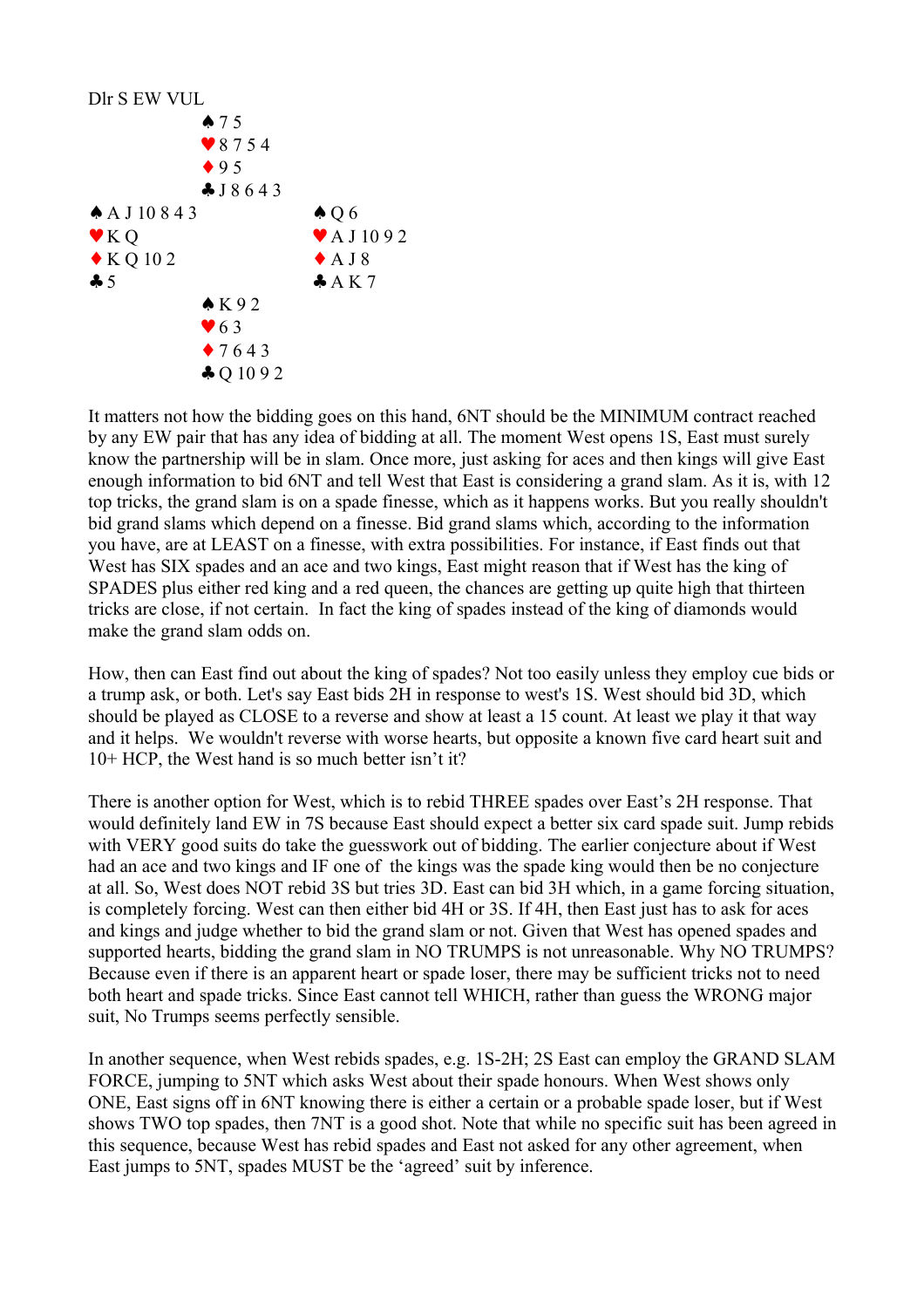A similar situation can arise in other sequences, e.g. 1H-2C; 2H-2S; 3S. Now there is no way that you can agree spades without signing off in game, and a cue bid will not elicit anything other than 4S from partner either, so you bid 5NT. ALL you want to know is whether partner has one or both the top spade honours. If both, then 7S must be a good shot.

The grand slam force, and trump asks, can be very useful tools indeed, and while they may not be required often, it pays to learn about them and keep them in reserve. They are simple to master, and when they turn up, there's little chance of forgetting.



Here is another badly handled slam. Why do people think that having all the aces and all the kings guarantees that they can make 7NT? When North opened 1NT, most Souths launched immediately into ace asking and when they found North with two kings as well, just bid 7NT. Despite all the top cards PLUS the queen of spades and jack of hearts, 7NT is a hopeless contract. The defence can't even give a trick away on the lead, nor does East have any difficulty whatsoever in keeping diamonds nor West keeping clubs. But SEVEN SPADES is absolutely infrangible.

In a top grade club game, would you believe that MOST pairs were in either six or seven NO TRUMPS, and that bidding 7S and making was worth 38/38 match points for the ONLY pair to do so, BUT……bidding SIX spades and making SEVEN was worth 35/38!! That proves TWO things. The TRUMP contract is nearly always best, and you DON'T need to bid a grand slam if you're not sure about it, because being in the CORRECT small slam will invariably result in a good match point score.

Many pairs fell into the 'No Trump' trap, and others still never even FOUND the spade fit, thanks to the introduction of TRANSFERS into their system. Have YOU ever heard the quote: "A little learning is a dangerous thing", or is it 'a little knowledge' and who was it who said it? Some smart Alec or other. Was it Pope? No, not THE Pope! Anyway, what THAT meant was that if you're smart enough to use transfers, then you should ALSO be smart enough to NOT use transfers when you shouldn't.